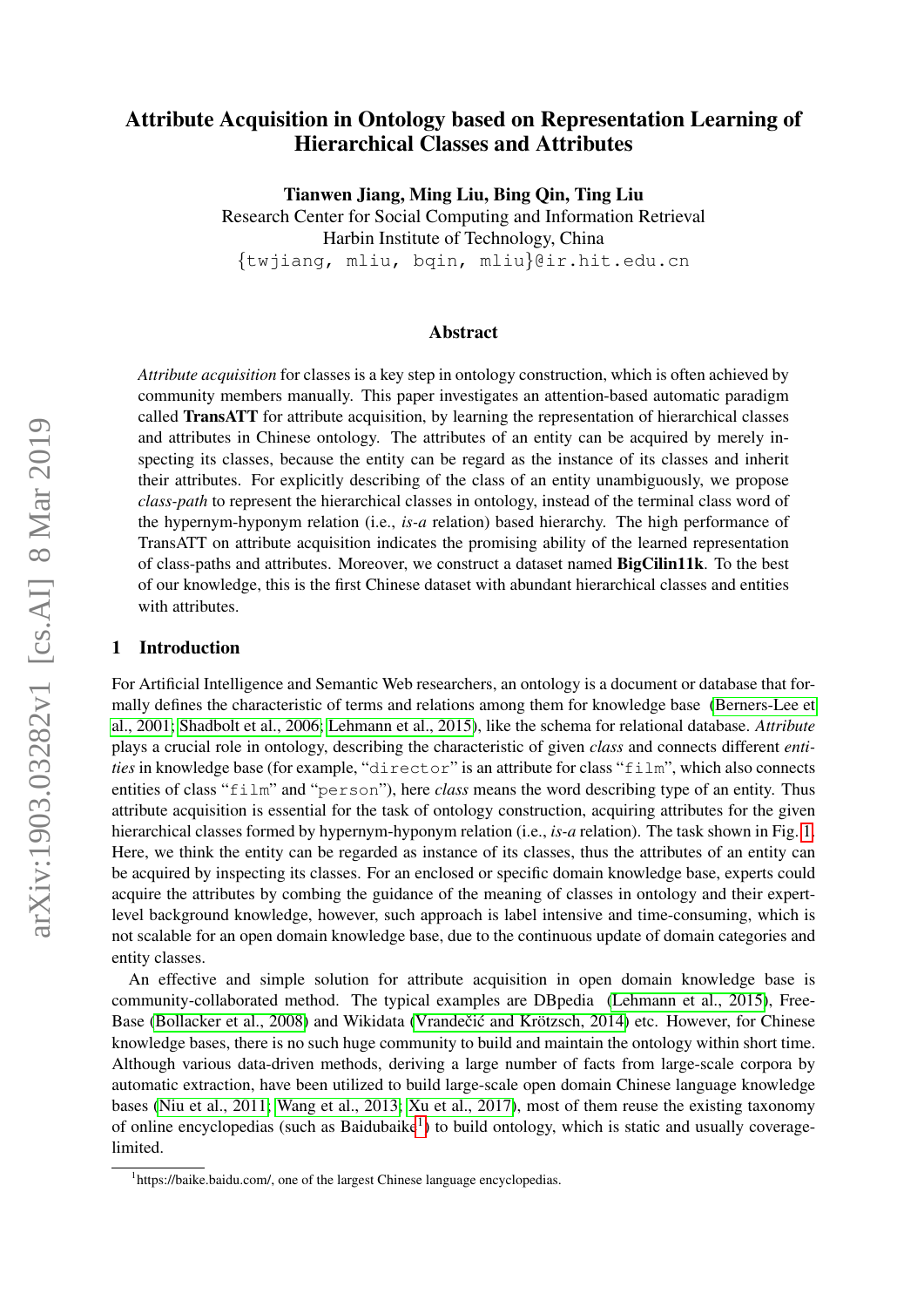

<span id="page-1-0"></span>Figure 1: Attribute Acquisition for Hierarchical Classes.

In this paper, We attempt to propose an automatic paradigm to acquire attributes depending on hierarchical classes, further for significantly improve the scalability of ontology and efficiency of building a knowledge base. Typically, compared with the meaning expressed by only one word to represent one class (e.g. "university" to indicate this class is a school for high education), the meaning of one *class-path* (several words connected through a path, e.g. "institute/school/university", the former one is the hypernym of the latter one) is more explicit and solid. For example, "university" also means the body of faculty and students at a university, with the help of "institute" and "school", the meaning of university is refined. For this reason, we utilize class-path to represent the hierarchical classes in ontology, instead of the terminal class word of the hypernym-hyponym relation (i.e., *is-a* relation) based hierarchy. Inspired by recent representation learning of knowledge base [\(Bordes et](#page-9-8) [al., 2013;](#page-9-8) [Wang et al., 2014;](#page-9-9) [Lin et al., 2015;](#page-9-10) [Xiao et al., 2015\)](#page-9-11), we consider mapping the hierarchical classes and attributes into continuous vector space, and transforming the attribute acquisition problem into a prediction task.

Traditional data-driven method for knowledge base construction mostly allocate attributes to entities, which is damaged by the inconvenience so called multi-role entities. (e.g. there are two classes for every entity on average in BigCilin<sup>[2](#page-1-1)</sup>, a Chinese open domain hypernym-hyponym based knowledge base, with nearly 4.5 million entities having more than two classes). For example, the entity "apple" can refer to both fruit and company, or even a movie, actually, there are about 12 meanings for the entity "apple" in Baidubaike. Some entities referring to the same things might also have different roles, such as the entity "Ronald Wilson Reagan", can indicate both actor and president of American. In fact, unlike the value of attribute, e.g. the concrete "color", like "green", is the value of the attribute "color" of the entity "apple", the attribute is more general. For the entities in the same class, they almost share the same attribute sets. For example, "apple" and "pear" under the class "fruit" have the same attribute sets. That means different from allocating attribute to entities, allocating attribute to class seems more sense.

*Ambiguous attributes-allocation problem* caused by multi-role entities between classes and attributes is the major challenge of our work. For instance, there is an attribute of "director" for entity "apple", but the actual class for the attribute is unknown, due to the multiple roles of "apple', such as "fruit", "film", or "company", etc. Directly obtaining the corresponding pair of classes and attribute will lead to much noises during the training process, for example, "director" is not an attribute for "fruit", even they are bridged by entity "apple". In this paper, we propose a translation-based embedding method based on selective attention model, called TransAtt, with the ability of representation learning of hierarchical classes and attributes. Though our work is focused on Chinese, the proposed method is language-independent for attribute acquisition in ontology of knowledge base.

The main contributions of this paper are as follows:

<span id="page-1-1"></span><sup>2</sup> http://www.bigcilin.com/. BigCilin contains over 9 millions entities and about 12 millions hypernym-hyponym relation (i.e., "is-a" relation) pairs with over 45 thousands classes concept.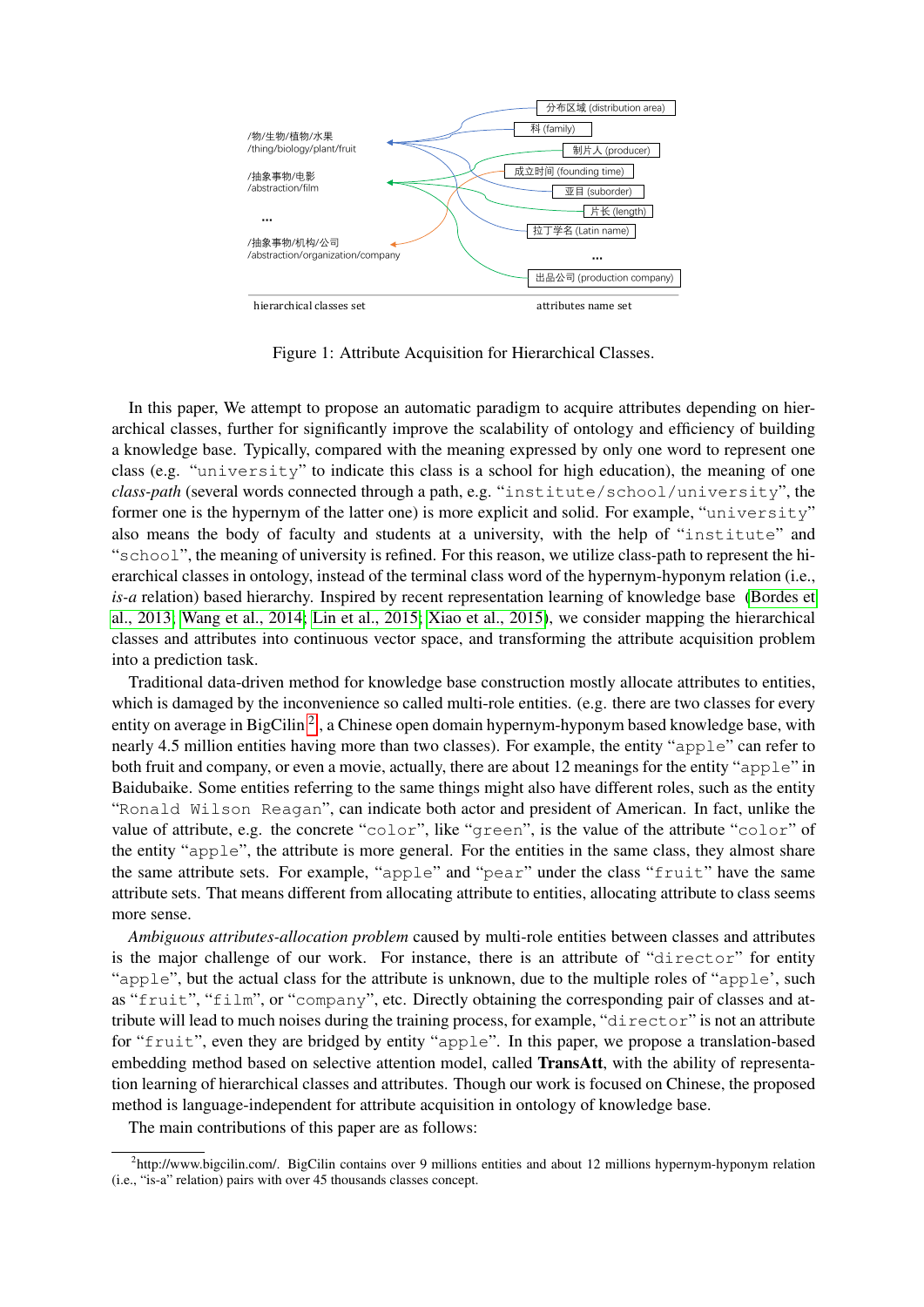*i*) Constructing a dataset called **BigCilin11K**, to the best of our knowledge, this is the first dataset with abundant hierarchical classes and attributes of entities in Chinese language.

*ii*) Presenting an automatic paradigm for attribute acquisition by learning the continuous representation of hierarchical classes and attributes, called TransAtt, which certainly relieves the burden of manual attribute acquisition.

## 2 Related Work

#### 2.1 Ontology Construction

For an open domain knowledge base, the ontology cannot be modeled once for all, because it changes when new facts populated. The light-weight knowledge base YAGO is constructed based on Word-Net [\(Miller, 1995\)](#page-9-12) and Wikipedia [\(Suchanek et al., 2007\)](#page-9-13), but it is limited in coverage of ontology when new facts emerge. Many other popular knowledge bases, like DBpedia [\(Lehmann et al., 2015\)](#page-9-2), FreeBase [\(Bollacker et al., 2008\)](#page-9-3) and Wikidata (Vrandečić and Krötzsch, 2014) etc., adapt communitycollaborated method to maintain and extend the ontology on a website. As time goes on, a mass of volunteers have been accumulated for English knowledge base. However, for Chinese knowledge bases there is no such huge community to construct such a satisfactory ontology.

In recent year, there are many Chinese knowledge base being developed, but there still a huge research gap in the construction of ontology. Some famous Chinese language knowledge bases, like zhishi.me [\(Niu et al., 2011\)](#page-9-5), XLore [\(Wang et al., 2013\)](#page-9-6), and CN-pedia [\(Xu et al., 2017\)](#page-9-7), focus on the extraction of entity-relation triples without constructing powerful and dynamic ontology. They utilize existing category information provided in encyclopedias (e.g., Wikipedia, Baidubaike) to construct ontology, which will be failed when new classes injected. BigCilin is a Chinese open domain hypernymhyponym based knowledge base developed by Harbin Institute of Technology, which will dynamically construct its architecture of hierarchical classes when new entities are injected. However BigCilin does not have a complete ontology even with a hierarchical classes architecture, such as attribute-allocation of the classes.

### 2.2 Knowledge Base Representation Learning

Knowledge base representation learning aims at offering a continuous knowledge representation paradigm by transforming the entities and relations into continuous vector space. *Translation-based embedding methods* are adopted extensively in representation learning of knowledge base [\(Bordes et](#page-9-8) [al., 2013;](#page-9-8) [Wang et al., 2014;](#page-9-9) [Lin et al., 2015;](#page-9-10) [Xiao et al., 2015\)](#page-9-11), sharing the core translation principle  $h + r = t$  [\(Bordes et al., 2013\)](#page-9-8) for the triple  $(h, r, t)$ , where h, r, t indicate a head entity, a relation, and a tail entity, respectively, and their embedding vectors are  $h, r, t$ . The basic idea behind the principle is that the relation  $r$  corresponds to a translation of the embeddings, translating the head entity to a tail entity. Unlike the entity-relation triple, class-attribute tuple has no explicit translation operator. So we just induce an attribute-corresponding matrix as translation operator, mapping given class to attributes space.

Besides, getting the corresponding pairs of class and attribute for training is unobtainable, due to the ambiguous attribute-allocation problem between class and attribute in data-driven knowledge bases. For this issue, a representation learning method with the ability of selection over classes should be considered, as this paper to be discussed.

### 3 Preliminaries

In this section, firstly, we introduce some concepts occurred in this paper and a brief overview of the notation representation of the subset of knowledge base. Then, formal description of our task will be presented.

Ontology We refer ontology as an architecture of knowledge base defining the characteristic of terms and relations among them. like the schema for relational database.

**Class** A class is the word describing the type of an entity, for example, " $f$ ruit" is a class of the entity "apple', and they form a hypernym-hyponym relation.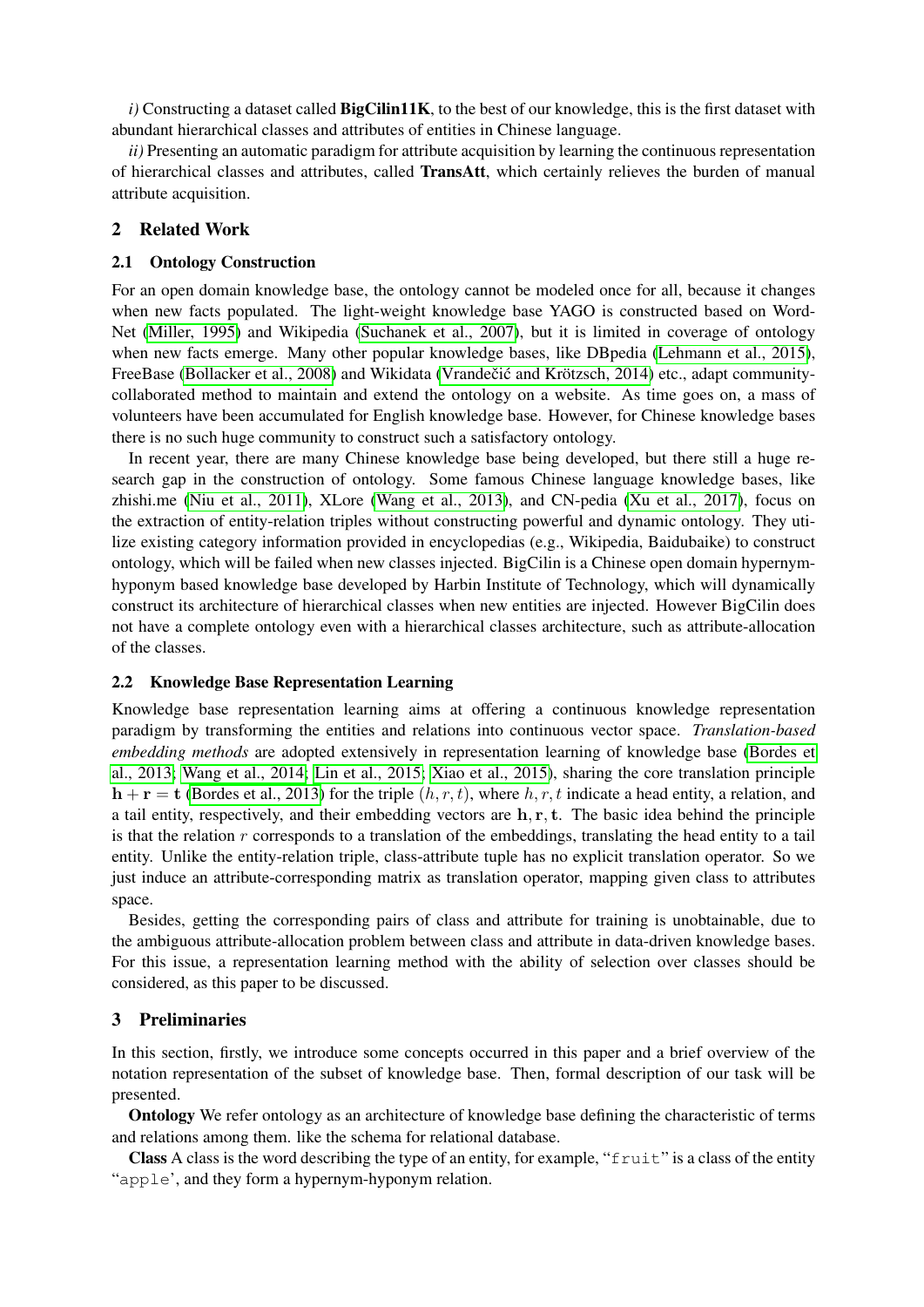Class-Path Representing the hierarchical classes of hypernym-hyponym based relations. The nodes of the path are classes, and the edges represent hypernym-hyponym relations between the nodes.

We investigate a subset of knowledge base involving classes and attributes information of entities, without the relational facts of entities. Formally, the subset denoted as  $K$ , and  $K =$  $\{\mathcal{E}, \mathcal{C}, \mathcal{A}, \mathcal{R}_1, \mathcal{R}_2, \mathcal{R}_3\}$ , where  $\mathcal{E}, \mathcal{C}$  and  $\mathcal{A}$  are the set of entities, classes and attribute name respectively.  $\mathcal{R}_1$  is the set of hypernym-hyponym relation in ontology with two elements denoted as  $(c_k, e_i)$ and  $(c_i, c_i)$  respectively, where  $e_i \in \mathcal{E}, c_i \in \mathcal{C}$ , and their classes  $c_k, c_j \in \mathcal{C}$ .  $\mathcal{R}_2$  is the attribute-allocation for entities where each tuple element is denoted as  $(e_i, a_j)$ , where  $e_i \in \mathcal{E}$ , and  $a_j \in \mathcal{A}$ , which means that the entity  $e_i$  has the attribute  $a_i$ .



<span id="page-3-0"></span>Figure 2: Formal Task Definition with Notation Representation of K.

Given  $\mathcal{E}, \mathcal{C}, \mathcal{R}_1$ , we can get some class-paths for  $\forall e \in \mathcal{E}$ , the k-th class-path of e is represented by  $p_k^e$ , and  $p_k^e = (c_1^e, c_2^e, \dots, c_i^e, c_{i+1}^e, \dots, c_n^e)$ , where *n* is the length of class-path  $p_k^e$ , also the number of classes in the path. For  $i \in [1, n-1], c_i^e, c_n^e \in \mathcal{C}$  and  $(c_i^e, c_{i+1}^e), (c_n^e, e) \in \mathcal{R}_1$ . One of class-paths is labeled with shadow in Fig. [2.](#page-3-0) In the remainder part, we use class-paths to represent the hierarchical classes. And  $\mathcal{R}_3$  is the attribute-allocation for class-paths with each tuple element denoted as  $(p_i, a_j)$ , where  $p_i$  is one of class-path in K and  $a_j \in A$ , meaning the class-path  $p_i$  has the attribute  $a_j$ . The left part of arrow in Fig. [2](#page-3-0) illustrates the notation representation of  $K$ .

**Task definition** Formally, given  $\{\mathcal{E}, \mathcal{C}, \mathcal{A}, \mathcal{R}_1, \mathcal{R}_2\}$  of K from knowledge base, we are supposed to predict  $\mathcal{R}_3$ , and further use  $\mathcal{R}_3$  for  $\mathcal{R}_2$  completion. The prediction of  $\mathcal{R}_3$  can be regarded as attributes prediction for class-paths, and the completion of  $\mathcal{R}_2$  based on  $\mathcal{R}_3$  is attributes prediction of entities, which is achieved by inspecting their classes. This procedure is illustrated in Fig. [2.](#page-3-0)

### 4 Methodology

The main idea is to apply a sequence model to the class-path, then jointly learn both representation of attributes and class-paths based on a translation-based embedding model together with selective attention over the class-paths, called TransAtt, to deal with *ambiguous attributes-allocation problem* between class-paths and attributes. In the end of this section, the training algorithm of TransAtt will be presented.

### <span id="page-3-1"></span>4.1 Representation Learning of Class-Path via LSTM

Since a class-path is a sequence of class words, a sequence model could be considered. Recurrent Neural Network (RNN) [\(Mikolov et al., 2010\)](#page-9-14) is a type of artificial neural network whose connections between neurons form a directed cycle, and create a hidden state of the network which allows it to exhibit dynamic temporal behavior according to the history information. This feature makes RNN suitable for sequential data such as unsegmented connected handwriting or speech recognition. The most representative variant of RNN is Long Short Term Memory (LSTM) [\(Hochreiter and Schmidhuber, 1997\)](#page-9-15) which is capable of learning long-term dependencies.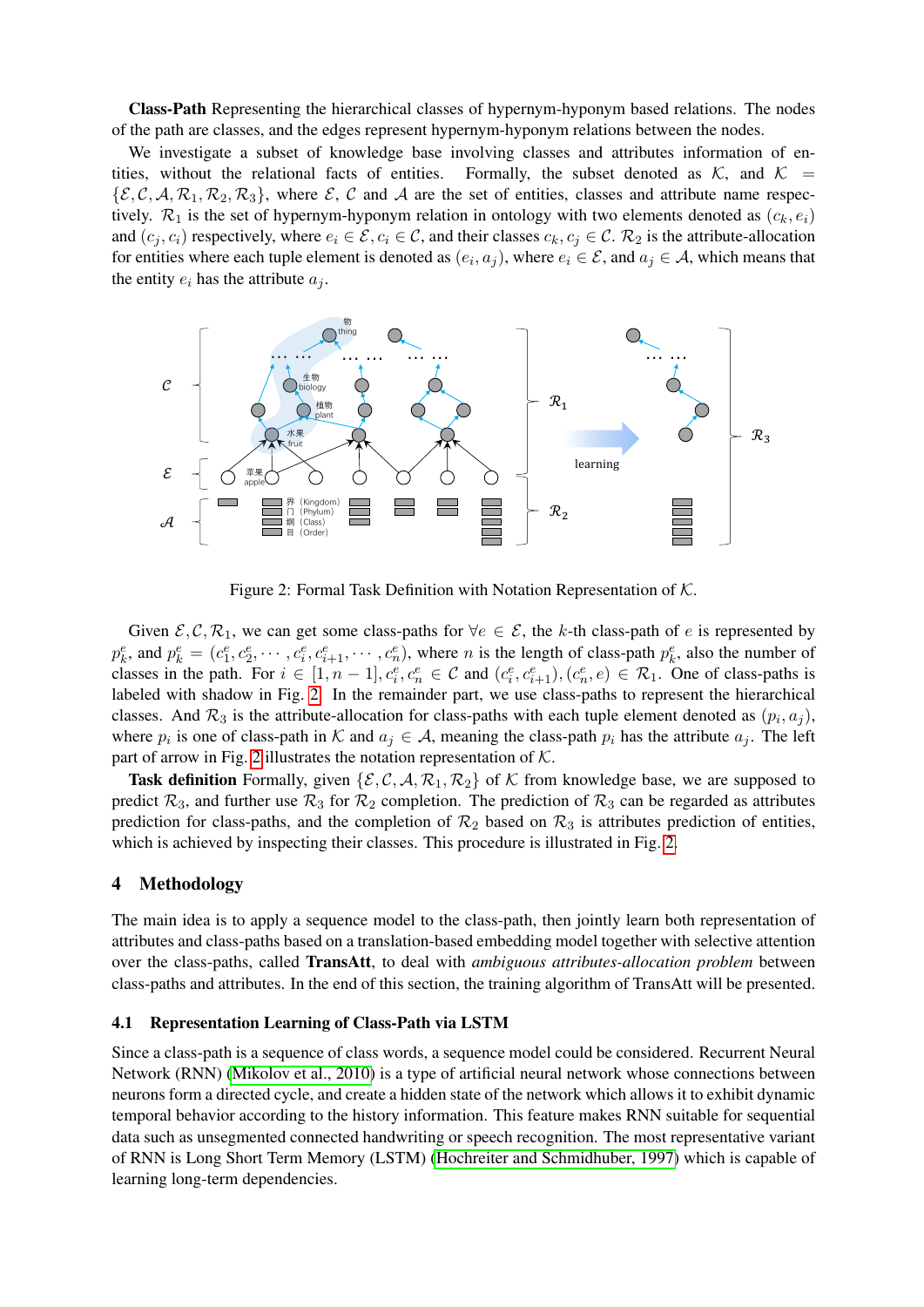

<span id="page-4-0"></span>Figure 3: A LSTM network for Class-Path Representation.

In this paper, we use LSTM to learn the representation of class-path. LSTM is nearly identical as RNN, except that the updates in hidden layer are replaced by different types of memory cells to store information, which makes it better at exploiting long term context. The LSTMcell is implemented as Graves et al. [\(2005\)](#page-9-16). Fig. [3](#page-4-0) shows a LSTM sequence model which employs aforementioned LSTM-cell (light gray boxes), applied by the class-path "/抽象事物/机 <sup>构</sup>/教育机构/学校/大学", which means "/abstraction/organization/educational institution/school/university" in English. The input is pre-Strained embedding vectors [\(Mikolov et al., 2013\)](#page-9-17) of the class words in class-path, and the final output (dark gray boxes) of the sequence model is the vector representation of a given class-path.

#### 4.2 TransAtt: a Translation-Based Embedding via Selective Attention Model

Unlike conventional translation-based embedding methods which focus on entity-relation triples  $(h, r, t)$ , the focus in our work is the two-elements tuples  $(p, a)$  formed by different class-path and its attribute. Therefore, there is no explicit translation operator like r in triple  $(h, r, t)$ . To solve this problem, we construct a mapping-matrix for each attribute, and the translation process is  $\mathbf{p}M_a = \mathbf{a}$ , where  $\mathbf{p}, \mathbf{a}, \mathbf{M}_a$ are the embedding vectors of class-path, attribute and its mapping-matrix respectively.

From K, we can get a set of tuples in form of  $(P_e, a)$ , where  $P_e$  is the set of class-paths for a given entity  $e$  and  $a$  is an attribute the entity. However, we do not know which of these class-paths in the  $P_e$  has attribute a. In order to deal with the ambiguous problem between class-path and attribute as well as to learn their representation jointly, we propose an attention-based translation embedding model, called TransAtt, which is composed of three parts: (i) representation learning model for class-path; (ii) selective attention model over class-paths; and (iii) translation-based embedding model to predict attributes. An overview of TransAtt is shown in Fig. [4.](#page-4-1) Part (i) have been introduced in Sec. [4.1,](#page-3-1) and we now proceed to some details for the last two parts.



<span id="page-4-1"></span>Figure 4: Translation-Based Embedding via Selective Attention Model.

Selective attention model over class-paths As we have mentioned,  $P_e$  is the set of class-path for a given entity e, i.e.,  $P_e = \{p_1^e, p_2^e, ..., p_i^e, ..., p_n^e\}$ , where  $p_i^e$  is one of class-paths of e, and there are a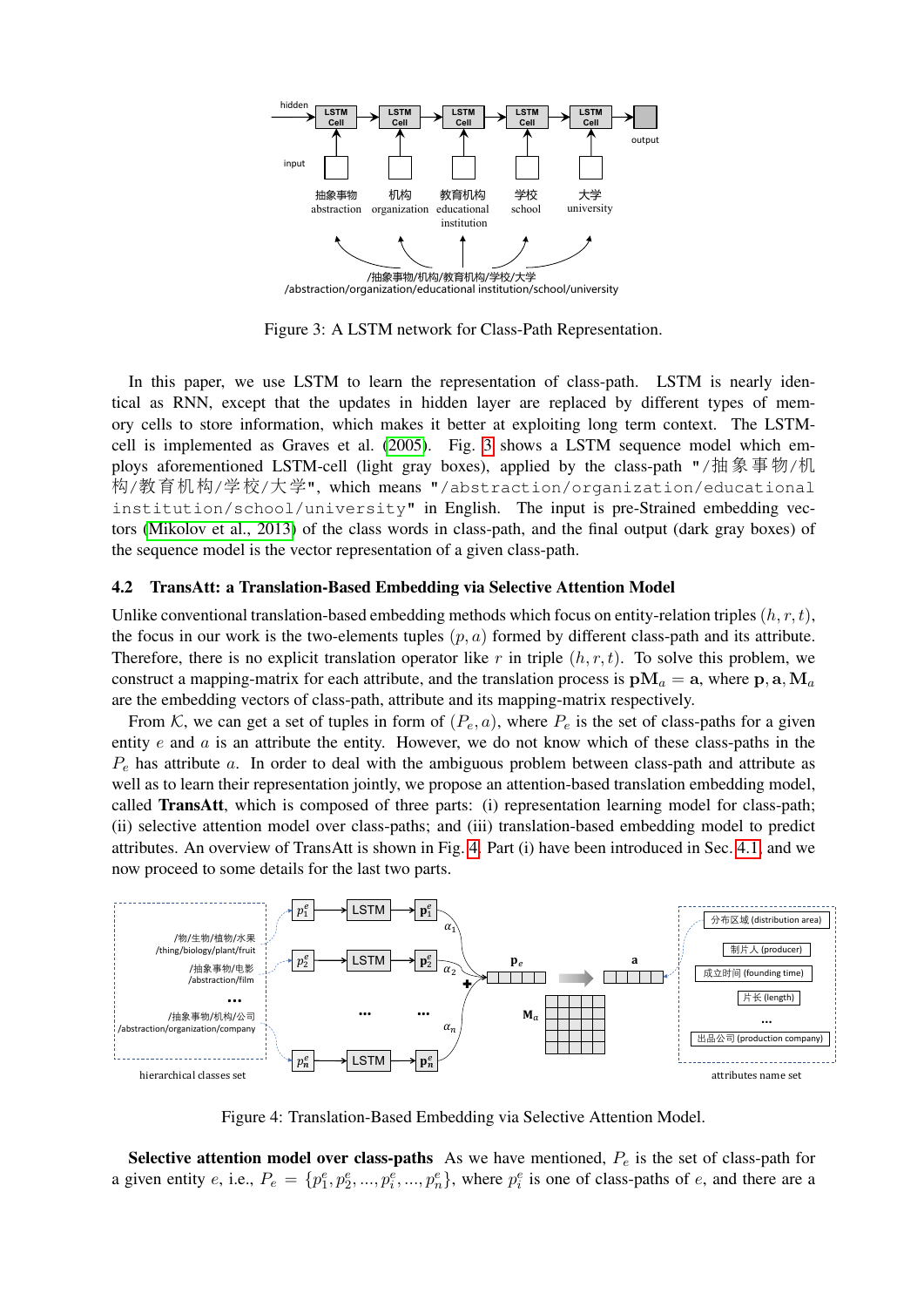total of n class-paths of e. To exploit the information of all class-paths, our model represents the set  $P_e$  with a real-valued vector  $p_e$  during the prediction of attribute a.  $p_e$  depends on the representations of all class-paths  $p_1^e, p_2^e, ..., p_i^e, ..., p_n^e$ , thus it can be computed as a weighted sum of these representations by  $p_e = \sum_i \alpha_i p_i^e$ , where  $\alpha_i$  is the weight of each representation  $p_i^e$ . Due to the ambiguous attributes-allocation between class-path and attribute, we cannot regard each class-path equally because the inaccurate attributes-allocation will lead to noises during training. Hence, we use the selective attention to de-emphasize the noisy class-path, and set  $\alpha_i = \frac{\exp(s_i)}{\sum_k \exp(s_k)}$  $\frac{\exp(s_i)}{k \exp(s_k)}$ , where  $s_i$  is used to score how well the input class-path  $p_i^e$  and the predict attribute a matches. We select the bilinear form which achieves the best performance among different alternatives:  $s_i = \mathbf{p}_i^e \mathbf{A} \mathbf{a}$ , where  $\mathbf{A}$  is a learnable weighted matrix, and a is the embedding vector of attribute a.

Translation-based embedding model to predict attributes For the given attention-based representation  $p_e$  the set of class-paths, the translation-based embedding model first utilizes the simple linear transformation to map the attention-based representation  $p_e$  into attribute vector space, then predict the attribute name based on some distance measure in the vector space. Now we can rewrite the previous simple translation process as  $\mathbf{p}_e \mathbf{M}_a = \mathbf{a}$ , where **p** is replaced by  $\mathbf{p}_e$  and  $\mathbf{M}_a$  is the attribute-corresponding mapping-matrix.

### 4.3 Training Algorithm

According to the translation-based embedding model, we want  $\mathbf{pM}_a = \mathbf{a}$  when  $(p, a)$  holds (i.e.,  $\mathbf{a}$ should be one of the nearest neighbors of  $\mathbf{p}M_a$ ), otherwise  $\mathbf{p}M_a$  should be far away from a. To achieve that, we need an energy-based framework, the energy of a tuple is equal to  $d(\mathbf{p}M_a, \mathbf{a})$  for some dissimilarity measure d, which we set to either L1 or L2-norm.

Given K, we can collect a set of tuples  $(P_e, a)$  as training set  $\Omega$ , where  $P_e$  is the set of class-path for a given entity  $e$  and  $a$  is an attribute of  $e$ . We then minimize a margin-based ranking criteria over the training set to jointly learn the representation of class-paths and attributes:

$$
\mathcal{L} = \sum_{(P_e, a) \in \Omega} \sum_{(P_e, a') \in \Omega'_{(P_e, a)}} [\gamma + d(\mathbf{p}_e \mathbf{M}_a, \mathbf{a}) - d(\mathbf{p}_e \mathbf{M}_{a'}, \mathbf{a'})]_+
$$

where  $[x]_+$  denotes the positive part of  $x, \gamma > 0$  is a margin hyperparameter,  $a'$  is the corrupted attribute for  $P_e$ , and the set of corrupted tuples  $\Omega'_{(P_e,a)} = \{(P_e,a') | a' \in \mathcal{A}\}\$ , is composed of training tuples with attribute replaced by a corrupted attribute, which is selected from  $A$  randomly.

To train the neural networks in TransAtt, we utilize backpropagation [\(Rumelhart et al., 1985\)](#page-9-18) to compute the gradient of parameters. We then apply Adadelta [\(Zeiler, 2012\)](#page-9-19) to perform optimization. Adadelta is an extension of Adagrad [\(Dhillon et al., 2011\)](#page-9-20) that aims to reduce its aggressive, monotonically decreasing learning rate. Instead of accumulating all past squared gradients, Adadelta restricts the window of accumulated past gradients to a certain fixed size.

### 5 Experiments

In the experimental stage, we implement and train the TransAtt to learn the embedding representations of class-paths and attributes. We first outline the preparation in experimental setup, including a dataset called BigCilin11K which we construct manually, as well as the evaluation metrics. We empirically study and evaluate TransAtt on two tasks: attributes prediction for entity (abbr. APE), and attributes prediction for class-path (abbr. APC). These two tasks evaluate the performances of our representative method from two diverse directions. In detail, APE focuses on evaluating TransAtt's capacity of selection over classes for attributes of multi-roles entities, while APC focuses on the precision of attributes prediction for class-path based on TransAtt's representation learning. Finally, we report the performance and perform visualization on our model.

### 5.1 Dataset Construction

BigCilin has abundant information of hierarchical classes and the capacity of dynamically building the hierarchical structure given unknown entities. Furthermore, BigCilin is a data-driven knowledge base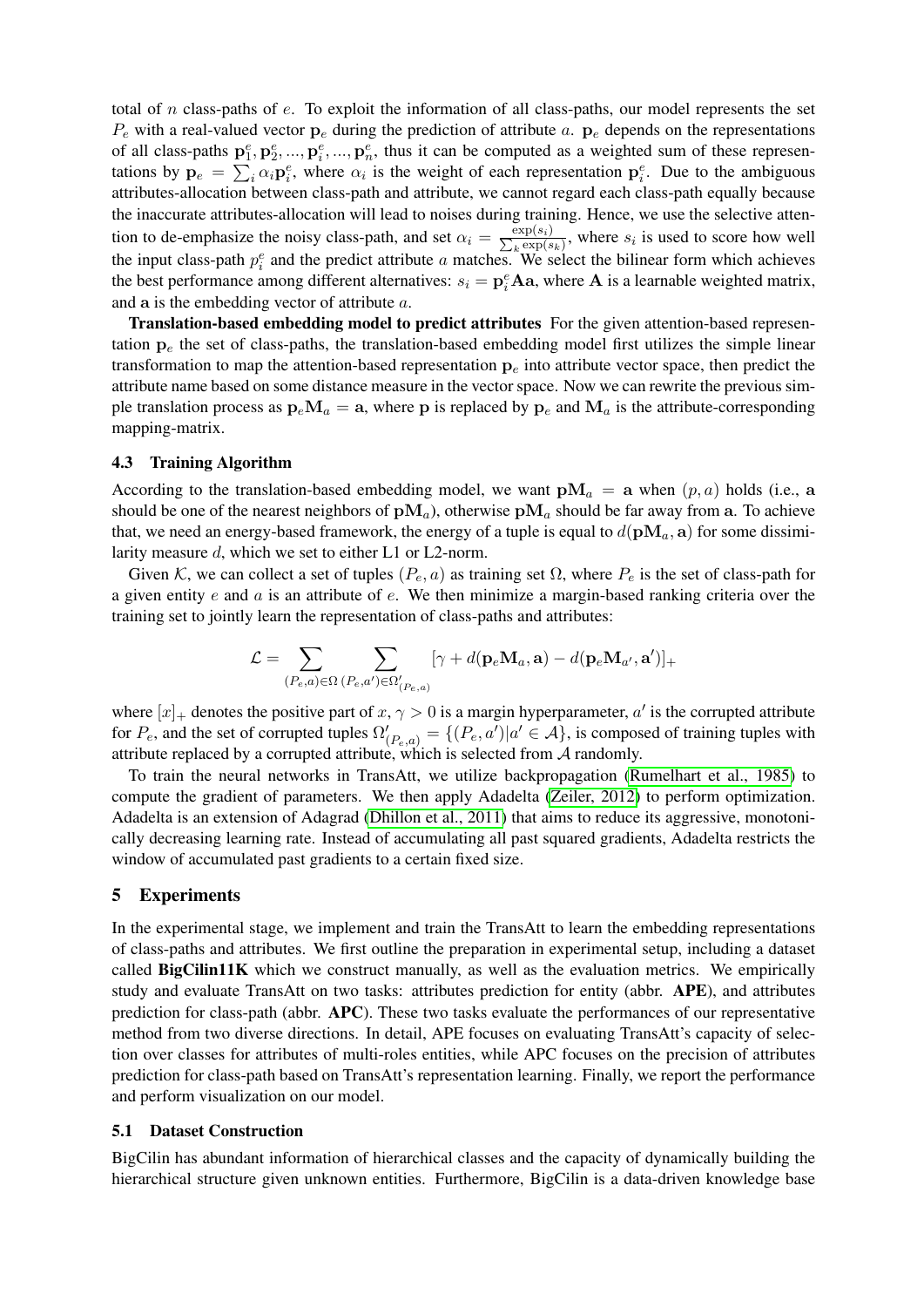which extracts attribute facts from encyclopedias (like info-box of Baidubaike). Based on BigCilin, we construct a dataset called BigCilin11K as follow:

(1) Randomly extract 20,000 entities and their classes. Based on these classes, obtain the entire database of hypernym-hyponym relations in the class-level from BigCilin. i.e.,  $\mathcal{E}, \mathcal{C}, \mathcal{R}_1$  of K. Then, filter the entities without attribute and approximately 11,000 entities are left. i.e.,  $A$ ,  $R_2$  of  $K$ .

(2) Construct and store the class-paths of every entity based on the extracted hypernym-hyponym relation set  $\mathcal{R}_1$  at entity-level and class-level.

(3) Filter the attributes with low frequency. Select the attributes which have appeared in at least 20 entities (the threshold is determined by the coverage of entity with attributes).

We also randomly select 3,000 entities to evaluate the task of attributes prediction for entities and construct a class-path set including 240 class-paths that are unseen in training stage. The statistics of the dataset BigCilin11K is shown in Tab[.1,](#page-6-0) where APE and APC represent the tasks of attributes prediction for entities and class-path respectively.

|       | # Class-Paths | # Entities                                | # attributes |  |
|-------|---------------|-------------------------------------------|--------------|--|
| Trian | 5.174         | 11.161                                    | 286          |  |
|       |               | <b>Test</b> 240 (for APC) 3,000 (for APE) |              |  |

<span id="page-6-0"></span>Table 1: The Statistics of BigCilin11K.

#### 5.2 Evaluation Metrics

We adopt evaluation criteria in information retrieval field, because the tasks of attributes prediction from a candidate attribute set are considered as retrieval tasks. In this paper, *P@k* and *Hits@k* are utilized to evaluate performance in the two tasks.

*P@k* measures the precision of top-k returned results, corresponding to the number of relevant attributes in top-k returned results. e.g., *P@10* calculates the proportion of relevant attributes in top-10 returned results, if there are 7 relevant attributes,  $P@10$  equals to  $7/10 = 0.7$ . In order to measure the overall performance on  $P@k$ , we calculate the mean value as  $\sum_{n=1}^{Q} P@k(q)/Q$ , where Q is the number of entities or class-path.

*Hits@k* measures the proportion of entities attaining at least one relevant attribute in the top-k returned results. e.g. if there are 100 entities and 88 of them attain at least one relevant attribute in the top-10 returned results, then the *Hits*  $\mathcal{Q}$  10 is 88/100 = 0.88.

### 5.3 Attributes Prediction for Entity (APE)

Viewing from an entity, predicting attributes for it is undoubtedly necessary and important. A more exciting work is bonding the predicted attributes with some class-paths of the entity, because the entity might have multi-roles, like the example of "苹果(apple)" mentioned before. Therefore, we propose the task of attributes prediction for entities (abbr. APE), in order to predict the attributes for given entity as well as bond them with relative class-paths.

Since the entity is regarded as instance of its classes, the set of attributes for an entity can be obtained by merely inspecting its classes, especially for fine-grained classes. In APE, for a given entity, we first obtain its class-paths from  $K$ , then use them to predict the attributes of entity. The prediction phase utilizes the entire TransAtt model with parameters and representation learned. *Hits@k* evaluation method is adapted for APE (filtering of common attributes, like "中文名(Chinese name)", "外<sup>文</sup> 名(English name)", etc.) because there is no complete standard entity-attribute dataset but only some incomplete entities' information extracted from Baidubaike's info-box for the 3,000 test entities (Tab. [1\)](#page-6-0) in the evaluation stage.

Besides inspecting *Hits@k* on overall entities, different categories of entities are also considered (i.e., "Things", "Abstraction", "Person"). Final results are shown in Tab. [2,](#page-7-0) where number in brackets are the number of entities of corresponding category. Results indicate that nearly 76% of overall entities have obtained at least one info-box attribute in top-20 predicted attributes. For entities of "Person"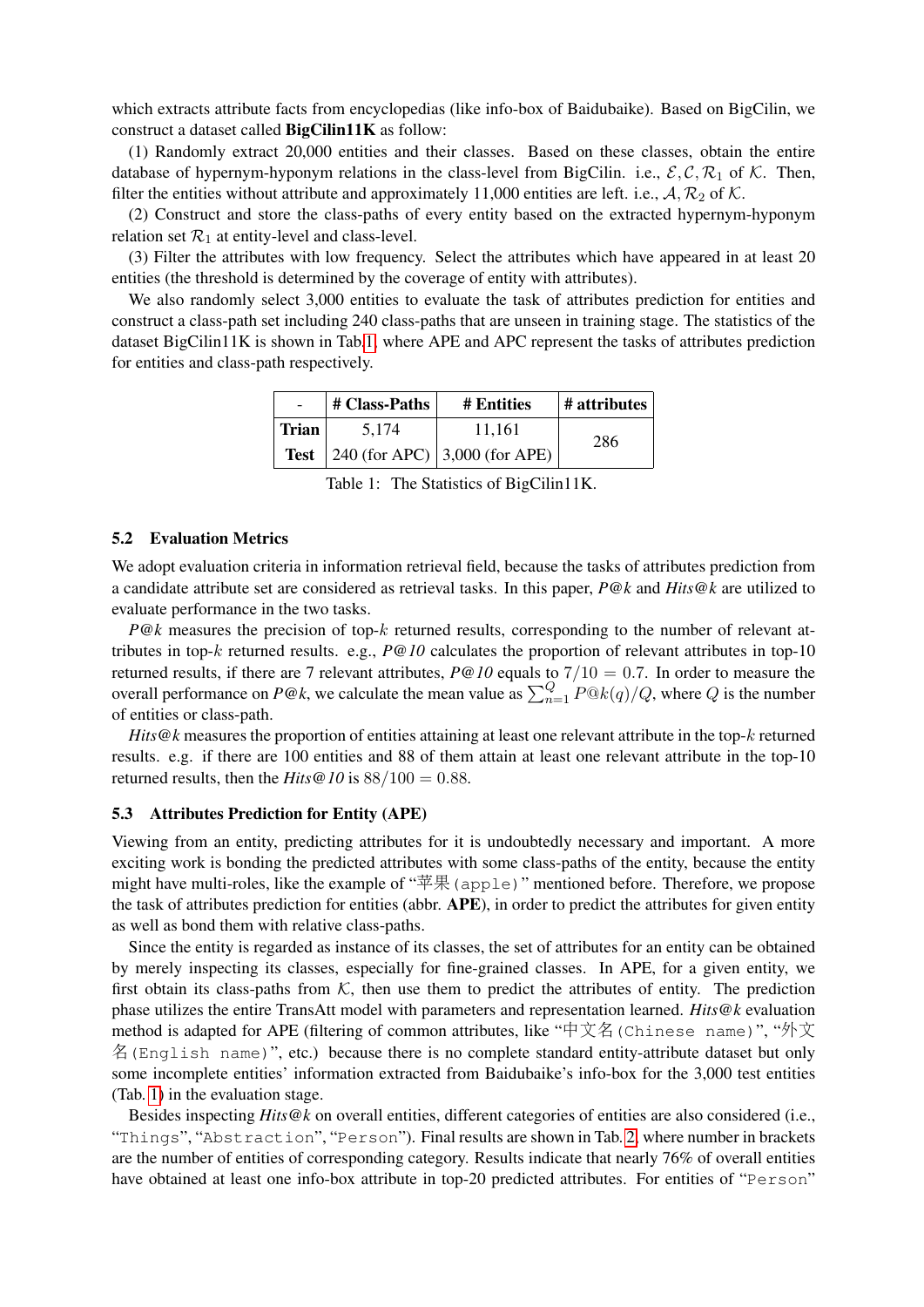type, the results of *Hits@k* are all over 80% except *Hits@1*. For the other two categories, the performance is poor as compared to overall evaluation. The results in Tab. [2](#page-7-0) is evaluated under the worse situation, due to the incompleteness of info-box producing such as false negative noise. A more suitable method *P@k* will be manually evaluated in task APC, but it is not automated and hence time-consuming.



<span id="page-7-1"></span>Figure 5: Visualization of top Predicted attributes of Multi-Roles Entities.

Since we are more concerned about multi-roles entities in APE, which requires bonding predicted attributes with relative class-paths, we further illustrate the predicted attributes by our model for two multi-roles entity samples in Fig. [5,](#page-7-1) namely, "苹果(apple)" and "利华(Li Hua)". Class-paths for the two entities revealing the multi-roles nature are illustrated on the left hand side (e.g., tree class-paths for entity "苹果(apple)" representing roles of fruit, film, and company respectively). Following the arrow, we outline the top predicted attributes and two matrices representing the selective class-paths [3](#page-7-2) attention weights of entities. Different columns of matrix represents the attention of predicted attributes for different class-paths, where darker cell indicates higher weights. From the attention matrices, it is observed that the predicted attributes attend the relative class-paths and nearly zero on uncorrelated ones, e.g., an accurate example is the class-path "/abstraction/film", which gets the attentions of attributes "length, production company, producer". However, there are also some mistakes: the attributes "Chinese name" and "English name" only attend one of the class "person" or "company", which is inaccurate because both of them should have these two attributes in common sense. Fortunately, such mistake can be remedied by the task of APC, which is from viewpoint of class to execute the prediction.

| Hits@k                      |                           |       | Thing Abstr. Person Overall |
|-----------------------------|---------------------------|-------|-----------------------------|
|                             | $(848)$ $(1,505)$ $(727)$ |       | (2,641)                     |
| Hits@1                      | 26.30 26.51               | 64.37 | 36.80                       |
| <b>Hits</b> @5 50.71 46.18  |                           | 80.47 | 56.57                       |
| <b>Hits</b> @10 60.73 56.35 |                           | 84.73 | 65.05                       |
| <b>Hits@15</b> 67.92 63.85  |                           | 87.48 | 71.34                       |
| Hits@20 73.58 73.58         |                           | 89.27 | 75.99                       |

| mean P@k                    |                      | Thing Abstr. Person   Overall |
|-----------------------------|----------------------|-------------------------------|
|                             | $(59)$ $(71)$ $(15)$ | (184)                         |
| mean P@1 77.97 83.10 73.33  |                      | 78.26                         |
| mean P@5 70.85 77.46 68.00  |                      | 73.37                         |
| mean P@10 65.08 68.73 72.67 |                      | 67.45                         |
| mean P@15 60.34 62.63 68.89 |                      | 62.43                         |
| mean P@20 53.64 55.92 61.67 |                      | 55.76                         |

<span id="page-7-0"></span>Table 2: *Hits@k* Evaluation on APE task.

<span id="page-7-3"></span>

|  |  | Table 3: <i>P</i> @k Evaluation on APC task. |  |  |
|--|--|----------------------------------------------|--|--|
|--|--|----------------------------------------------|--|--|

### 5.4 Attributes Prediction for Class-Path (APC)

In the viewpoint of class-path, we propose the task of attributes prediction for class-path (abbr. APC) in order to evaluate the capacity of model for mapping class-paths to attributes, which is helpful for dynamic ontology construction. During the prediction process of this task, we utilize TransAtt model without selective attention model over class-paths, as each prediction only involves a unique class-path and hence selective attention is not needed.

<span id="page-7-2"></span><sup>&</sup>lt;sup>3</sup> for economizing space, here we use class name to represents related class-path in attention matrix part in Fig. [5.](#page-7-1)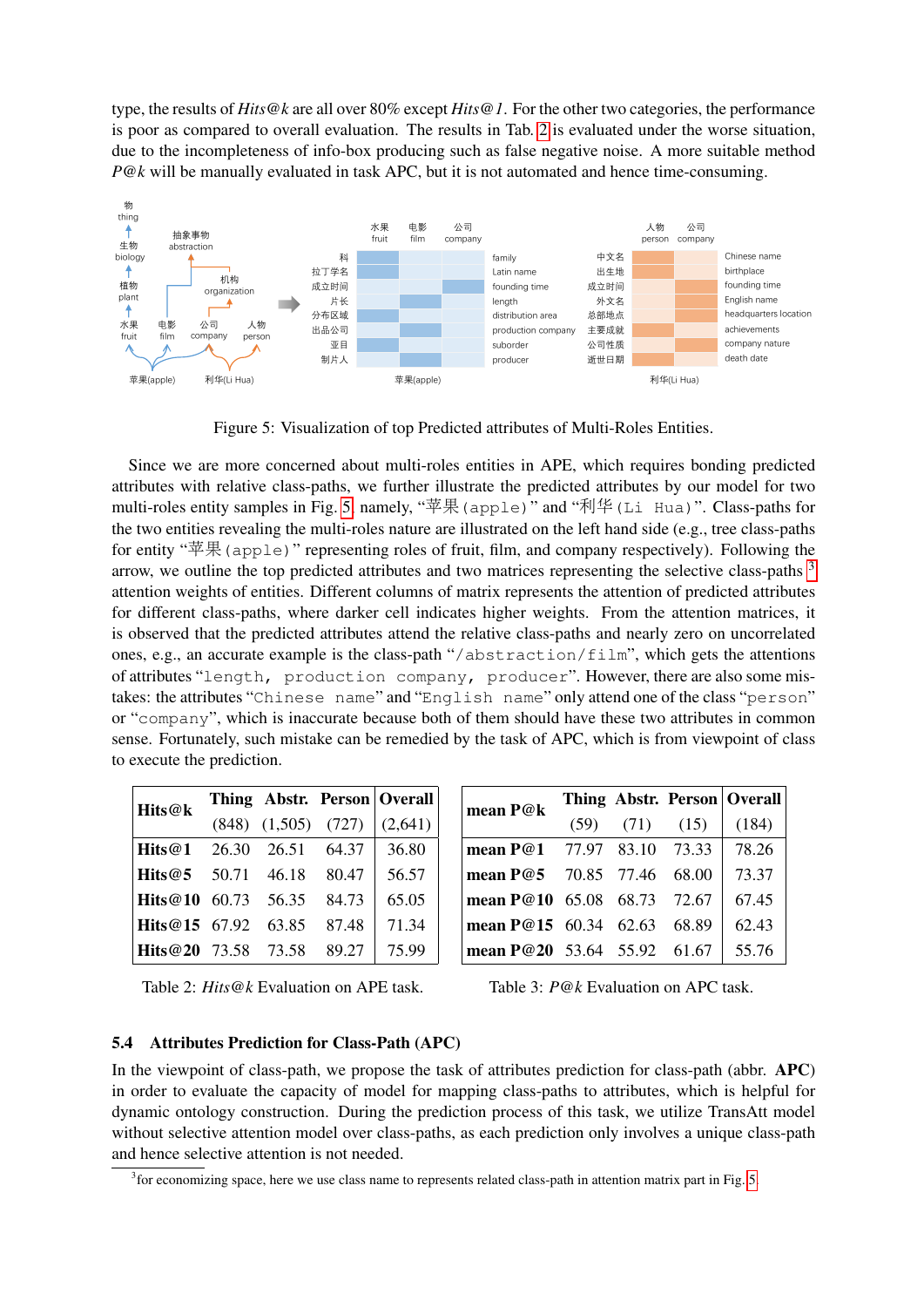Currently, there is lack of support for standard complete class-attribute pairs dataset in Chinese language, so we manually label "True" or "False" for top- $k$  predicted attributes (excluding common attributes such as "中文名(Chinese name)", "外文名(English name)"). The manual labeling principles are follows:

(1) Filter inaccurate class-paths that include fake class word or are not consistent with the hierarchy of hypernym-hyponym.

(2) Filter class-path that are used to describe an abstract concept but not concrete entity, e.g., "/抽象 <sup>事</sup>物/能力/竞争力(/abstraction/capacity/competitiveness)".

(3) Utilize search engine if meet with any unfamiliar domain or word.

After filtering, 184 of 240 test class-paths (see Tab. [1\)](#page-6-0) are included in *P@k* evaluation. Final results are shown in Tab. [3,](#page-7-3) where number in brackets are the number of entities of corresponding category after filtering. From the results, it is observed that the continuous representation learned can be utilized to predict attributes accurately for class, with higher than 75% of *P@1* in overall class-paths and nearly 70% of *P@10* of different categories. These given class-paths are unseen in training stage, but can be mapped to relatively accurate set of attributes, which indicates that the construction of ontology can be dynamic. We also outline some examples from prediction results in Tab. [4](#page-8-0) with Chinese and English language labeled. Note that they are in different domains, but our model can predict domain relative attributes for them accurately.

| Class-Path: /抽象事物/戏剧/歌曲/名曲(/abstraction/drama/songs/famous songs)                                                     |  |  |
|-----------------------------------------------------------------------------------------------------------------------|--|--|
|                                                                                                                       |  |  |
| top-10 attributes:发行时间(issue date), 歌曲时长(duration), 编曲(arranger), 歌曲语言(language), 填词(lyricist),                       |  |  |
| 所属专辑(album), 歌曲原唱(original singer), 谱曲(composer), 音乐风格(style), 出生日期(birth date)                                       |  |  |
| Class-Path: /抽象事物/组织/医院/烟台市医院(/abstraction/organization/hospital/hospital of Yantai)                                  |  |  |
| top-10 attributes: 地理位置(location), 成立时间(founding time), 所属地区(affiliating area), 地址(address), 医院等级(hospital level),    |  |  |
| 医院类型(type of hospital), 性质(attribute), 占地面积(floor space), 隶属(affiliate), 行政区类别(type of administrative region)         |  |  |
| Class-Path: /物/药品/精神药品(/thing/drug/spirit drug)                                                                       |  |  |
| top-10 attributes: 药品类型(drug type), 用途分类(purpose), 规格(specification), 药品名称(name), 剂型(dosage form),                    |  |  |
| 用法用量(usage and dosage), 批准文号(license permission number), 别称(alias), 总部地点(headquarters location), 性质(nature)           |  |  |
| Class-Path: /物/生物/植物/树木/花树(/thing/biology/botany/tree/flower tree)                                                    |  |  |
| top-10 attributes: 门(phylum), 纲(class), 目(order), 属(genus), 界(kingdom),                                               |  |  |
| 中文学名(Chinese scientific name), 拉丁学名(Latin scientific name), 科(family), 亚纲(subclass), 种(species)                       |  |  |
| Class-Path: /人/名人/明星/亚洲明星(/person/famous person/star/Asia star)                                                       |  |  |
| top-10 attributes: 国籍(nationality), 出生地(birthplace), 出生日期(date of birth), 毕业院校(graduate institution), 职业(profession), |  |  |
| 主要成就(achievements), 民族(ethnicity), 性别(gender), 代表作品(representative work), 逝世日期(death date)                            |  |  |

<span id="page-8-0"></span>Table 4: Cases of top-10 Predicted attributes of different domain Class-Path samples.

## 6 Conclusion

This paper investigates an automatic paradigm of *attribute acquisition* in ontology by learning the continuous representation of class-paths and attributes, which is called TransAtt. To solve the problem of ambiguous allocating attributes to classes in data-driven knowledge bases, TransAtt utilizes selective attention over class-paths. Throughout the entire experiment, we construct a dataset called BigCilin11K and design two different attribute acquisition tasks to evaluate the performance of TransAtt and the learned distribution representation from different viewpoints and application context. The results show that TransAtt has the ability of selecting over class-paths for attributes prediction of multi-roles entity, and predicting attributes accurately for given class-paths even not seen before. The mechanism of automatic attribute acquisition can help ontology construction achieve automatic attribute acquisition to further improve the scalability of ontology and efficiency of building a knowledge base. Besides, though this work focus on Chinese ontology, our proposed method is language-independent for automatic attribute prediction.